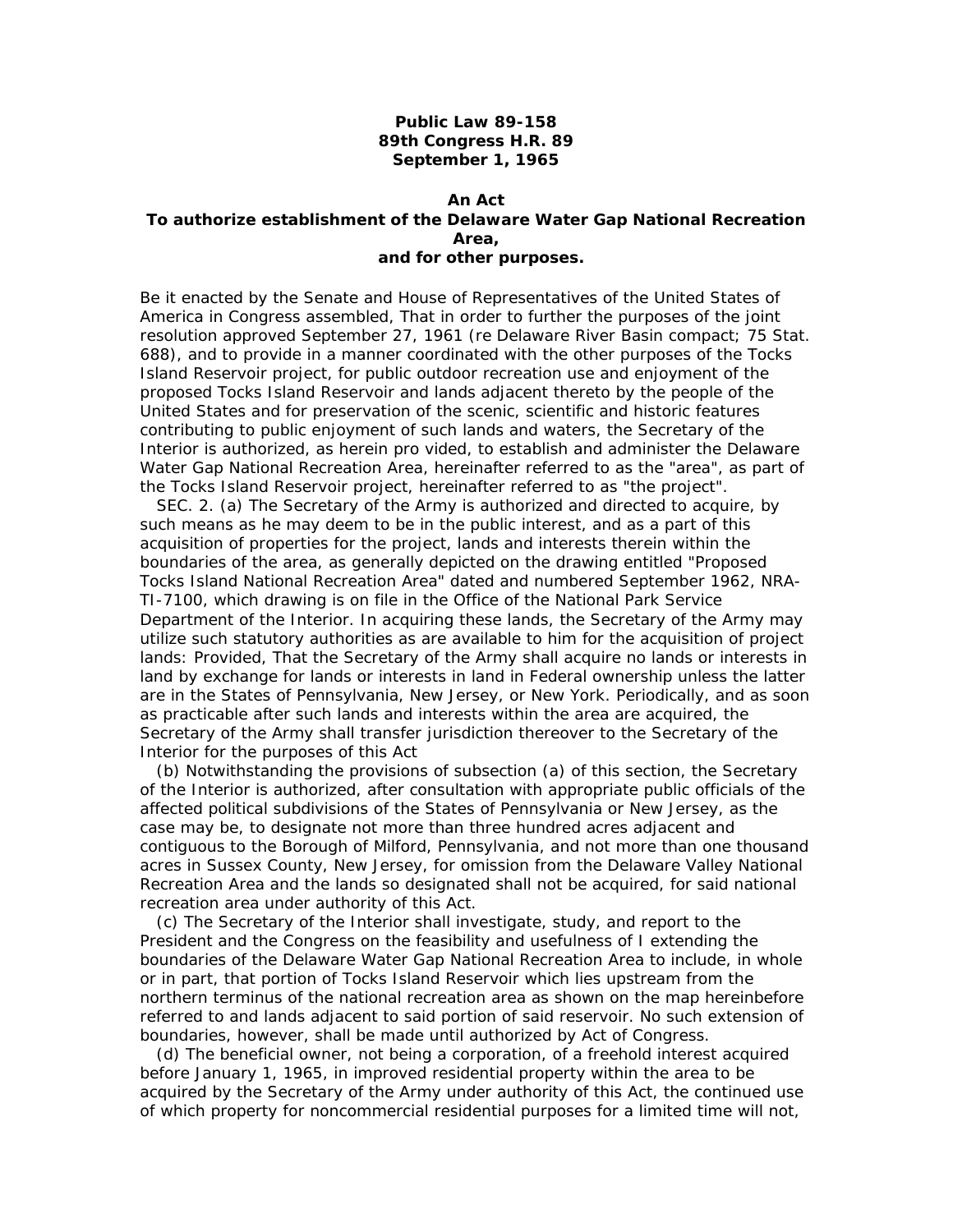acres of land on which the dwelling and appurtenant buildings are located which land in the judgment of the Secretary of the Interior, unduly interfere with the development of public-use facilities for the national recreation area and will not, in the judgment of the Secretary of the Army/unduly interfere with the operation of the Tocks Island Reservoir project, may retain a right of use and occupancy of such property for noncommercial residential purposes for, as said owner may elect, either (i) a period terminating upon his death or the death of his spouse, whichever occurs later, or (ii) a term of not more than twenty-five years: *Provided,* That in no case shall the period or term for which such right of use and occupancy is retained extend beyond the term of the freehold interest acquired by the United States. The price payable to the owner of such property shall be reduced by on amount equal to the value of the right retained. As used in this Act "improved residential property" means a single-family year-round dwelling, the construction of which was begun before January 21, 1963, which dwelling serves as the owner's permanent place of abode at the time of its acquisition by the United States, together with not more than three the Secretary of the Interior or the Secretary of the Army, as the case may be, finds is reasonably necessary for the owner's continued use and occupancy of the dwelling.

 SEC. 3. (a) As soon as practicable after the date of enactment of this Act and following the transfer to the Secretary of the Interior by the Secretary of the Army of jurisdiction over those lands and interests therein within the boundary generally depicted on the drawing described in section 2 hereof which, in the opinion of the Secretary of the Interior, constitute an efficiently administrable unit, the Secretary of the Interior shall declare establishment of the area by publication of notice thereof in the Federal Register. Such notice shall contain detailed description of the boundaries of the area which shall encompass, to the extent practicable, the lands and waters shown on said drawing. Prior to such establishment, the Secretary of the Interior shall administer such transferred lands and waters, consistent with the construction of the project, for purposes in contemplation of the establishment of the area pursuant to tins Act.

(b) The Secretary of the Interior may subsequently make adjustments in the boundary of the area by publication of the amended description thereof in the Federal Register and acquire, by such means us lie may deem to be in the public interest, includin": an exchange of excluded for included lands or interests therein with or without the payment or receipt of money to equalize values, additional lands and interests therein included in the area by reason of the boundary adjustment: *Provided,* That. the area encompassed by such revised boundary shall not exceed the acreage included within the detailed boundary first described pursuant to this section.

(c) On lands acquired pursuant, to this Act for recreation purposes, the Secretary of the Army, with the concurrence of the Secretary of the Interior, may permit the continuance of existing uses consistent with the purposes of this Act.

 SEC. 4. In the administration of the area for the purposes of this Act, the Secretary of the Interior may utilize such statutory authorities relating to areas of the national park system and such statutory authorities otherwise available to him for the conservation, management, or disposal of vegetative, mineral, or fish or wildlife resources as he deems appropriate to carry out the purposes of tills Act. To assure consistent and effective planning, development, and operation for all purposes of the project, the Secretary of the Interior and the Secretary of the Army shall coordinate the administration of their respective responsibilities in the project; and such administration shall be consistent with the I'oint resolution approved September 27, 1961 (re Delaware River Basin compact; 75 Stat. 688).

SEC. 5. In the administration of the area for the purposes of this Act the Secretary